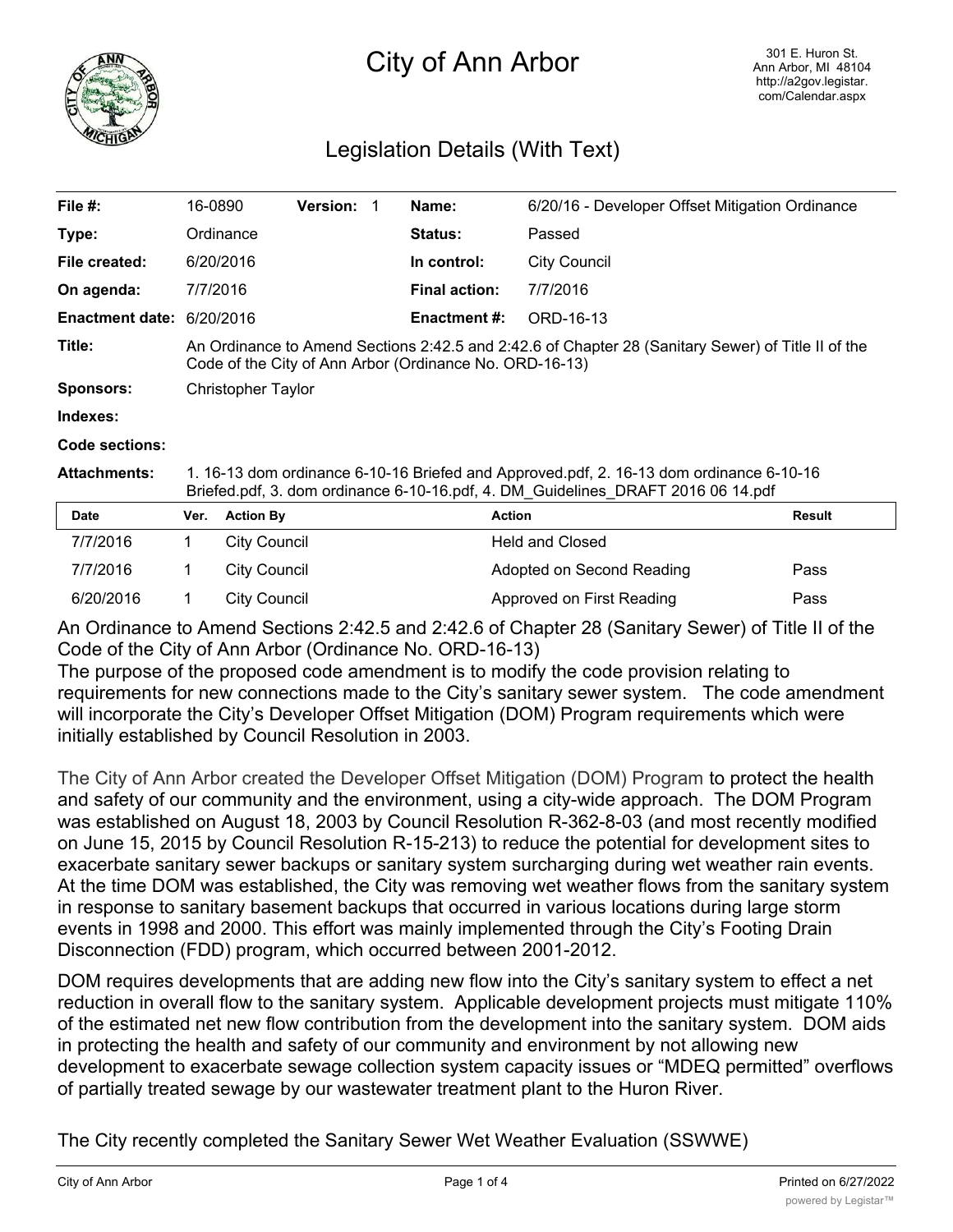project. Using more than ten years of data, the SSWWE project evaluated the effectiveness of the FDD program at removing wet weather flows, assessed the future risk of basement backups, evaluated alternatives, and set direction for addressing the identified future basement backup risk. Among the project's findings was that the FDD program has significantly reduced the risk of basement backups in the five target, or focus areas, of the program. The evaluation also identified five additional potential wet weather risk areas in the system. Preliminary engineering efforts are underway for addressing these areas (Capital Improvement Projects UT-SN-16-03 through UT-SN-16-07).

With the findings, the SSWWE project's Citizens Advisory Committee (SSWWE CAC) recommended to the City that the DOM Program should continue, but with modifications. Some of the recommended modifications were adopted by Council Resolution R-15-213 in 2015. One of the remaining recommendations from the SSWWE CAC is expanding the mitigation alternatives to allow for a payment-in-lieu option. The proposed code amendment will amend the current DOM program to allow payment in-lieu as an acceptable flow mitigation alternative. The payment will be used by the City to fund future sanitary sewer wet weather capacity improvement projects, which include a variety of on-going efforts performed by the City to reduce storm or groundwater inflow and infiltration from the sanitary sewer system. A resolution to establish the base payment in-lieu amount will be presented to City Council at the regular Council meeting when the ordinance is before Council for second reading.

Approximately twenty members of the development community attended a public meeting held on June 6, 2016 where staff presented this ordinance and provided an opportunity for discussion and questions from the attendees.

Prepared by: Abigail Elias, Chief Assistant City Attorney Reviewed by: Craig Hupy, Public Services Area Administrator Approved by: Tom Crawford, Interim City Administrator Sponsored by: Mayor Taylor

ORDINANCE NO. ORD-16-13

First Reading: June 20, 2016 Approved: July 7, 2016 Public Hearing: July 7, 2016

Effective:

## SANITARY SEWER

AN ORDINANCE TO AMEND SECTIONS 2:42.5 AND 2:42.6 OF CHAPTER 28 (SANITARY SEWER) of TITLE II OF THE CODE OF THE CITY OF ANN ARBOR

The City of Ann Arbor ordains:

Section 1. That Sections 2:42.5 and 2:42.6 of Chapter 28 of Title II of the Code of the City of Ann Arbor be amended and replaced to read as follows:

**2:42.5. - Capacity required for connection.**

- (1) No connection to the POTW shall be allowed unless there is sufficient available hydraulic and treatment capacity in the POTW for the additional wastewater from the proposed connection.
- (2) All developments within the city requiring any form of site plan approval, and/or projects requiring an application for a Part 41 Permit from the Michigan Department of Environmental Quality, or a successor agency, are required to offset-mitigate estimated new sewage flows. However, if all the new sanitary system connections for the properties covered by a site plan or by a Part 41 Permit collectively add flow less than the average daily flow from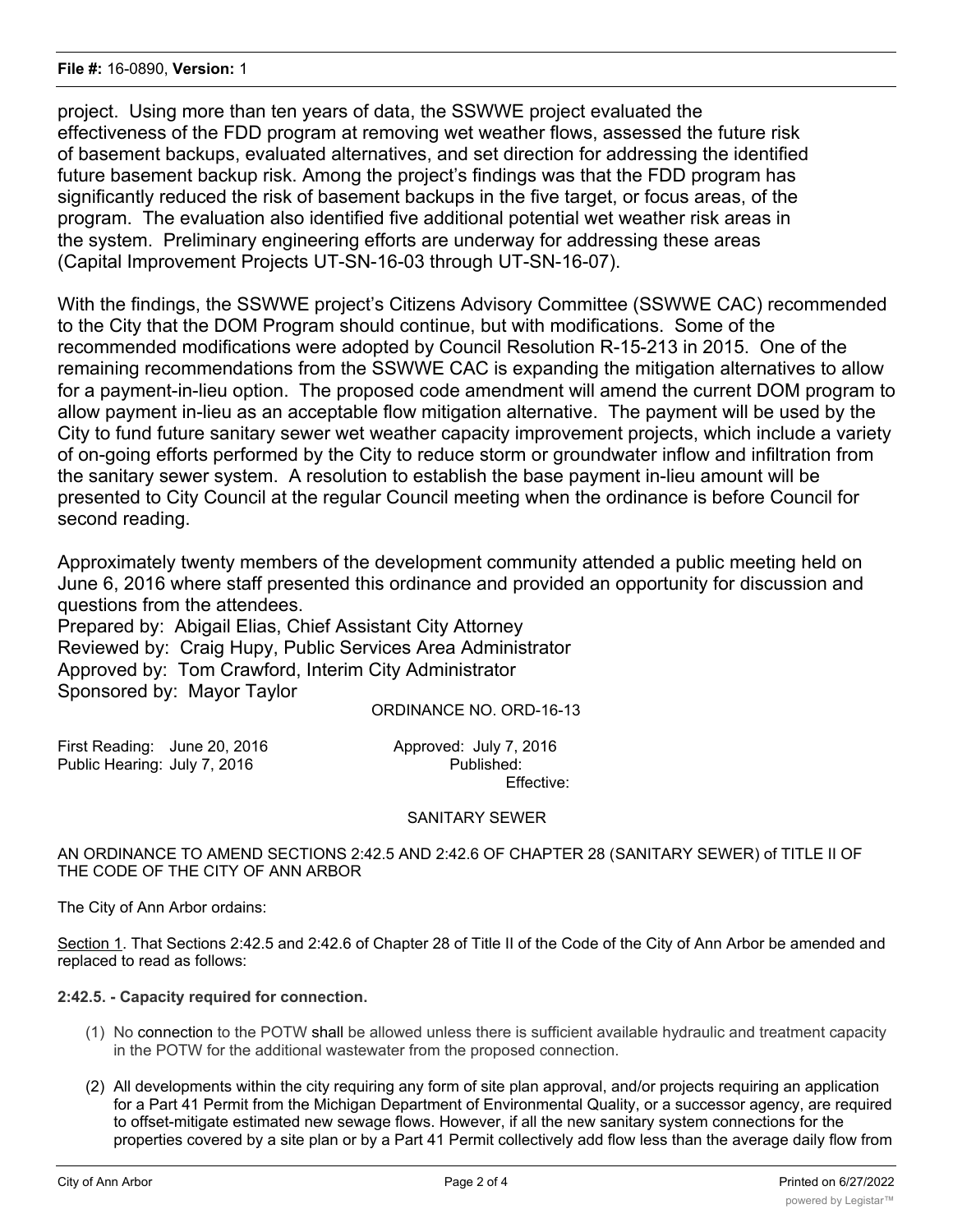a duplex residential unit, the properties shall be exempt from offset-mitigation requirements.

- (3) The Public Services Area Administrator or designee shall be the developer offset mitigation program manager, and the Public Services Area Administrator is authorized to develop Developer Offset Mitigation Guidelines to address and govern implementation details such as procedures, flow measurements, and flow mitigation measurements and requirements.
- (4) Properties requiring site plan approval must disconnect any existing on-site footing drains from the sanitary sewer.
- (5) A facility developed by a county, public schools, colleges, universities and other government on property it owns and that is located within the city also must mitigate new sanitary flows to the same extent and in the same manner as a development requiring site plan approval.
- (6) Calculations showing the proposed sanitary sewer flow being added by the proposed development shall be included on the utility sheet of the site plan and/or construction plan, as applicable, and be reviewed by the Developer Offset Mitigation program manager. Calculations and the design dry weather flow rates shall be in accordance with the City's Developer Offset Mitigation Guidelines.
- (7) Flow mitigation performed after January 1, 2015, and verified and documented by the City, but not assigned to a particular development, may be credited to a specific development without being subject to expiration unless otherwise approved by the Developer Offset Mitigation program manager.
- (8) Method of flow mitigation alternative shall be submitted for review and approval by the Developer Offset Mitigation program manager. Common forms of mitigation will be listed in the City's Developer Offset Mitigation Guidelines and may include, but will not be limited to:
	- a) Building removal;
	- b) Footing drain disconnection;
	- c) Plumbing fixture retrofits;
	- d) Pool filter backwash retrofits.
	- e) Sanitary sewer system inflow or infiltration removal.
- (9) A development has the option to make a payment to the City in lieu of performing sanitary flow mitigation. Payment will be used by the City to fund sanitary sewer wet weather capacity improvement projects.
	- a) The payment amount will be per a gallon per minute of new peak sanitary flow being added to the system, will be established by city council, and may be revised by city council.
	- b) For developments subject to site plan approval, payment must be received prior to the City's issuance of any certificate of occupancy.
	- c) For governmental facilities subject to this section, payment must be received by the City prior to the set of the first water meter.
- (10) If a township contributes sanitary flow into the City's sanitary sewer system at a point where adequate transport capacity within the city has not been purchased and/or constructed by the township, the township must adopt an ordinance or approve and implement a policy equivalent to the offset-mitigation requirements of this Section 2:42.5 to apply to developments and sanitary sewer connections within the areas that contribute that flow. If the mitigation takes place within the city, city staff will verify the mitigation work, but will not provide compliance tracking. The township will be responsible for coordinating a compliance tracking and reporting procedure acceptable to the city to document that the mitigation work was completed.
- (11) New sanitary sewer system connections for single or two family homes currently using on-site sewage disposal systems shall be exempt from offset-mitigation requirements.